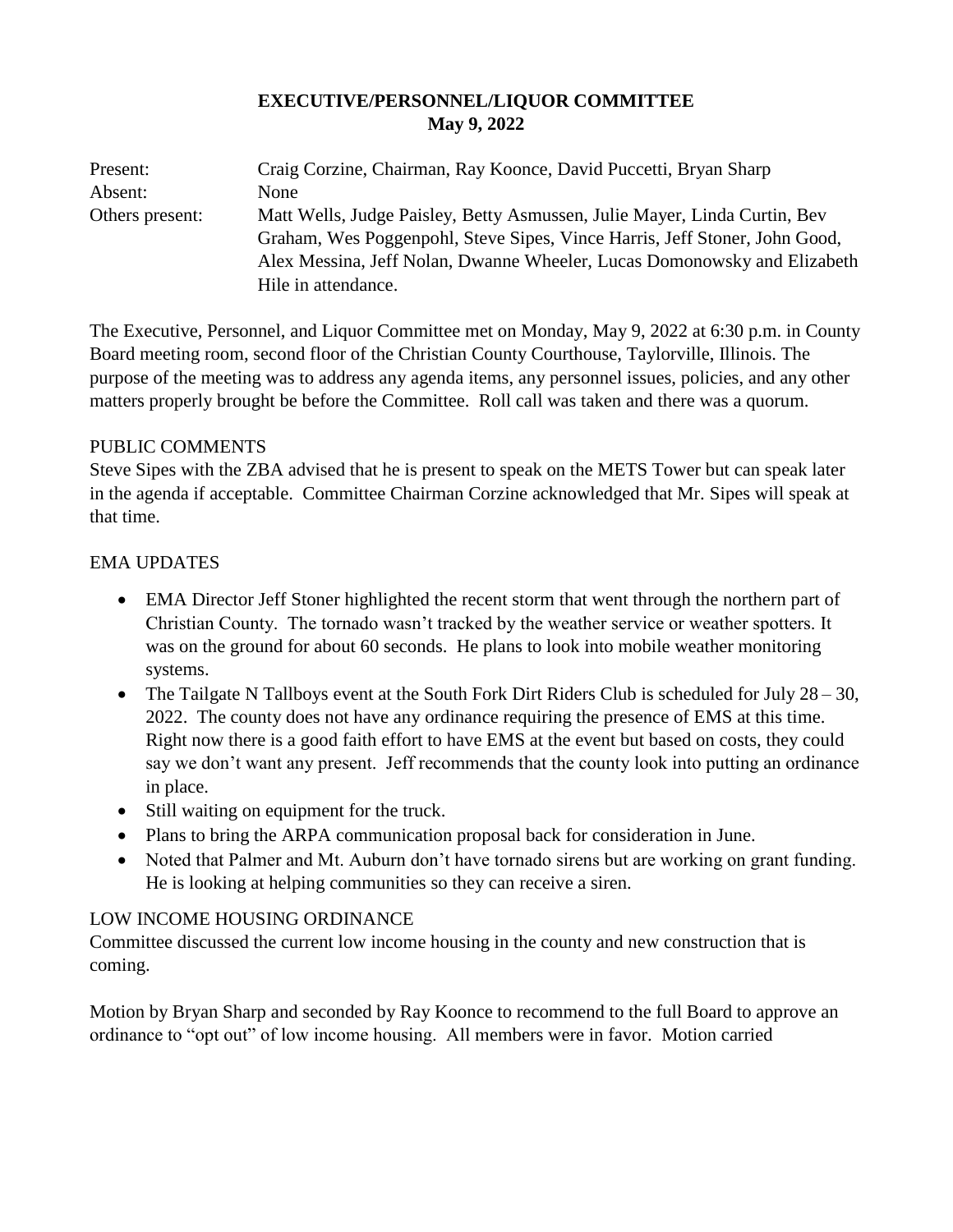# CARBON CAPTURE AND STORAGE ORDINANCE

States Attorney Wes Poggenpohl advised that it is his opinion the Board can put a moratorium on the carbon capture and storage project. It was felt that the moratorium is needed based on a number of issues to include but not limited to size and scope of the Christian County project and safety.

Motion by Craig Corzine and seconded by Ray Koonce to recommend to the full Board to have States Attorney Wes Poggenpohl prepare a six (6) month moratorium ordinance for the carbon, capture and storage project in Christian County and present it to the Board. A roll call vote polled all ayes. Motion carried.

Wes Poggenpohl raised a question about the attorneys that he mentioned at the last Board meeting making presentations. He also noted that in addition to the attorneys he mentioned, a  $3<sup>rd</sup>$  individual has expressed interest. Wes suggested having a special Board meeting with the attorneys having different presentation times allowing the Board to have somewhat of an interview type process. At least 1 of the attorneys is requesting a presentation fee.

# RESCIND ORDINANCE O2022CB010

Chairman Wells advised that since establishing the salaries for the elected officials last month, a law now establishes that the Sheriff position shall be paid at least 80% of the States Attorney's salary. The ordinance that was passed must now be rescinded. A new ordinance will need to be passed to comply with the law. This ordinance must be passed within the 180 days prior to the individual taking office.

Motion by Craig Corzine and seconded by Clint Epley to recommend to the full Board to rescind Ordinance O2022CB010. A roll call vote polled all ayes. Motion carried.

### ORDINANCE/RESULTION AS A RESULT OF THE CHANGE ON HOW PAY FOR THE SHERIFF POSITION IS CALCULATED

Motion by Ray Koonce and seconded by David Puccetti to recommend to the full Board to approve Ordinance O2022CB007 which reflects the change by law to how the position of Sheriff is paid. A roll call vote polled all ayes. Motion carried.

# ARPA FUND REQUEST/ORDINANCES

Court House Windows

The estimated cost to replace windows at the court house is \$482,640.00.

Motion by Ray Koonce and seconded by Bryan Sharp to recommend a draft ordinance for an amount not to exceed \$482,640.00 from ARPA funds be sent to the Finance Committee for financial approval and Board recommendation. A roll call vote polled all ayes. Motion carried.

#### 911 Request

A copy of the 911 Director's estimate of \$1,205.00 to purchase 1 wireless adaptor and 10 headsets was presented.

Motion by Craig Corzine and seconded by David Puccetti to recommend a draft ordinance for an amount not to exceed \$1,205.00 from ARPA funds be sent to the Finance Committee for financial approval and Board recommendation. A roll call vote polled all ayes. Motion carried.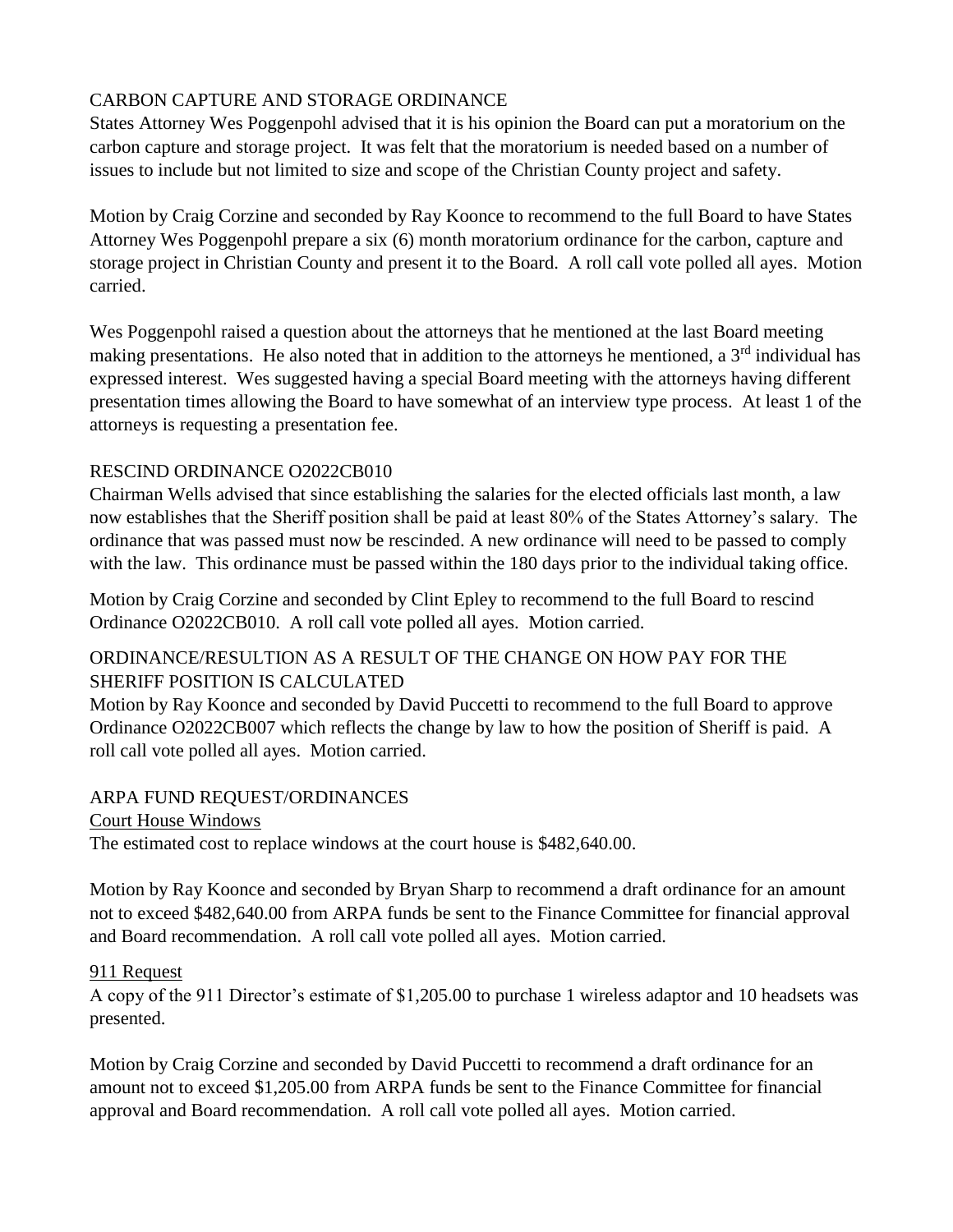#### Labor costs up to \$30,000.00 to complete the next phase of the floor support project

Motion by Craig Corzine and seconded by Ray Koonce to recommend a draft ordinance for an amount not to exceed \$30,000.00 from ARPA funds be sent to the Finance Committee for financial approval and Board recommendation. A roll call vote polled all ayes. Motion carried.

#### County Treasurer's Request – Currency Cash Counting Machine and Printer

Christian County Treasurer Betty Asmussen presented information and estimated costs to purchase a currency cash counting machine and printer.

Motion by Ray Koonce and seconded by Clint Epley to recommend a draft ordinance for an amount not to exceed \$5,000.00 from ARPA funds for a cash counting machine and printer for the Treasurer's Office be sent to the Finance Committee for financial approval and Board recommendation. A roll call vote polled all ayes. Motion carried.

#### Safe Passages

Ray Koonce advised the Committee that he has met with various representatives from Safe Passages, Judge Paisley and the States Attorney about costs to maintain these programs.

Regarding Safe Passages, Ray Koonce noted that the City hasn't pickup any ARPA funding and was hoping that if the County took the lead that other communities might follow. He asked Taylorville Police Chief Dwanne Wheeler to highlight the Safe Passages Program. Wheeler noted the purpose of Safe Passages is to help individuals with drug addiction before they get into the legal system. He advised that Safe Passages is a county wide program and the City of Taylorville doesn't fund it. Funding is through grants of which he has received a grant for \$105,000.00 and reapplied and was approved for two (2) more years totaling \$210,000.00. When asked if grants have been received what use would the ARPA funds have. Chief Wheeler noted that it would go into a program "reserve".

Motion by Ray Koonce and seconded by Bryan Sharp to recommend a draft ordinance for an amount not to exceed \$100,000.00 from ARPA funds for Safe Passages be sent to the Finance Committee for financial approval and Board recommendation. A roll call vote polled all ayes. Motion carried.

#### Drug/Mental Health Court

Judge Paisley highlighted the drug/mental health – problem solving court works. The individuals in these programs are nonviolent criminals who can manage safely in the community. They are not drug dealers. The idea is rather than to incarcerate them, get them the help needed to fix the problem. The program costs are approximately \$36,000.00. John Good a supervisor from the Probation Department was also present for questions.

Motion by Ray Koonce and seconded by Bryan Sharp to recommend a draft ordinance for an amount not to exceed \$50,000.00 from ARPA funds for Drug/Mental Health/Problem Solving Court be sent to the Finance Committee for financial approval and Board recommendation. A roll call vote polled all ayes. Motion carried.

#### Mental Health

Ray Koonce noted that there was an increasing amount of individuals facing mental health issues. He advised there are no services in the county for mental health and a group of individuals are trying to develop ways for people to receive help. This group of individuals will be attending an upcoming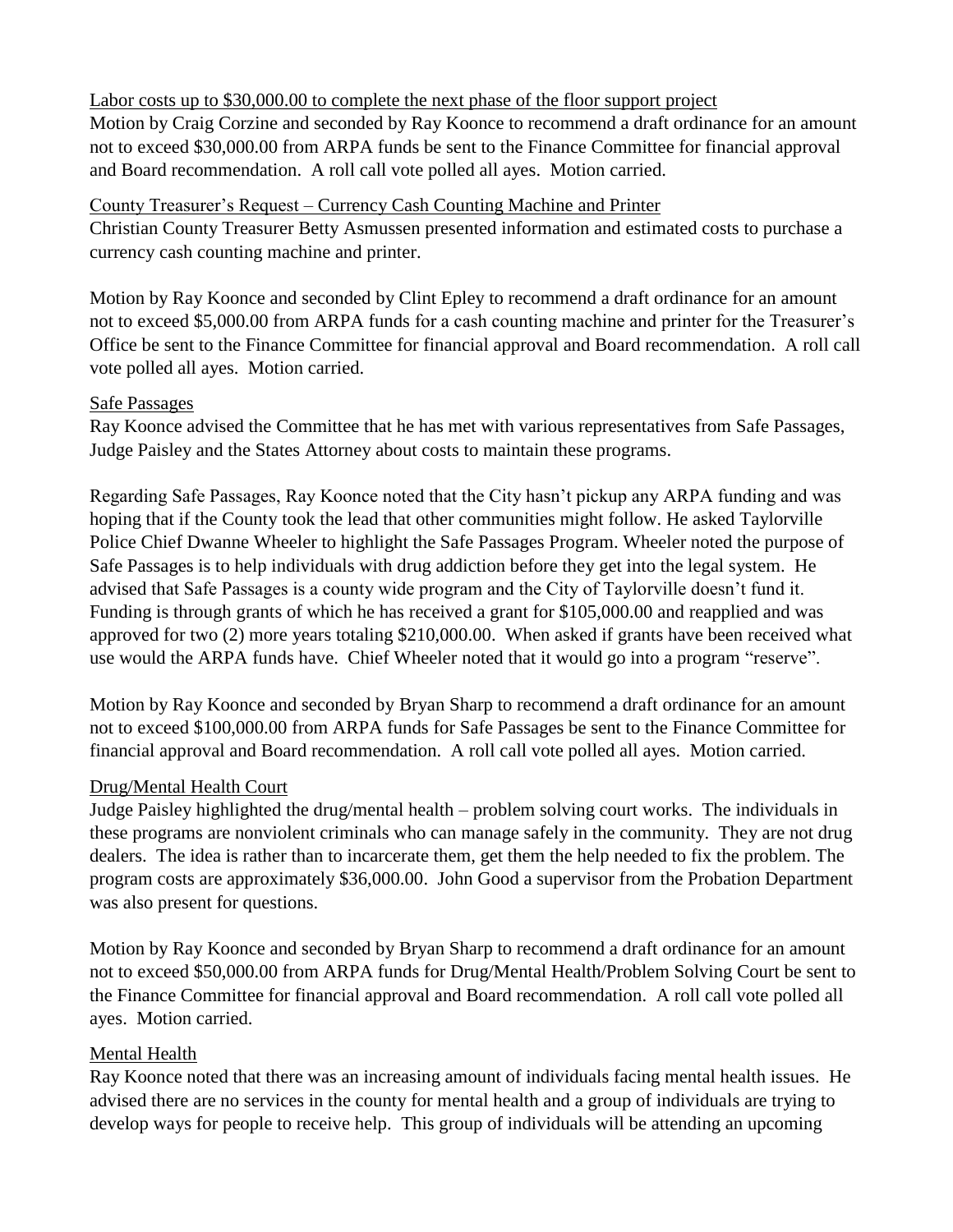meeting looking for ideas to develop a program. The Committee felt it was reasonable to wait for additional information as there is still time to spend ARPA funds.

## RESOLUTION – Delinquent Taxes

Motion by Craig Corzine and seconded by Ray Koonce to recommend to the Board to approve Resolutions R2022TR005 for the sale of delinquent property. A roll call vote polled all ayes. Motion Carried.

Motion by Craig Corzine and seconded by Ray Koonce to recommend to the Board to approve Resolutions R2022TR006 for the sale of delinquent property. A roll call vote polled all ayes. Motion Carried.

ZBA RECOMMENDATION(S) METEOROLOGICAL TOWER TEXT AMENDMENT Steve Sipes, Chairman of the Zoning Board of Appeals (ZBA) noted the ZBA made a recommendation to approve a text amendment for the meteorological towers. He feels the Board must approve or deny or send back to the ZBA not to refer back to Executive/Personnel.

Chairman Wells advised that the County's States Attorney, Wes Poggenpohl's opinion is that the Board is "obligated to act" and tabling/referring can be done as it would be considered an "act".

Mr. Sipes acknowledged that he isn't an attorney but felt tabling back to Exec/Personnel isn't in accordance to statute and he has never seen issues tabled. He feels the County needs to be careful with these green projects as health and safety is where the focus should be and not fees that may be considered unreasonable.

Committee Chairman Craig Corzine noted that there was a feeling the fees were low and the reason it was table. Mr. Sipes agrees something needs to be done and if fee is the issue, send it back to the ZBA. Noting that while he can't speak for the entire ZBA Board, unreasonable fees probably won't make it. Without something in place as is the case at this point in time, "wind" could come in and without fees.

Additional discussion continued around time limit(s) towers can be up; annual fees/penalties; and related topics.

Motion by Ray Koonce and seconded by David Puccetti to recommend to the full Board to send back Text Amendment TX22-2 to the ZBA. A roll call vote polled all ayes. Motion carried.

Motion was made by Craig Corzine and seconded by Ray Koonce to go into Closed Session pursuant to 5 ILCS 120/2 (c) (1) ) to discuss appointment, employment, compensation, discipline, performance, or dismissal of specific employees and all subject matters relating thereto and to include the following persons to be present during all or part of such executive session namely, all Executive/Personnel committee members in attendance, all County Board members in attendance, Wes Poggenpohl, and Liz Hile.

The Committee went into Closed Session at 8:33 p.m.